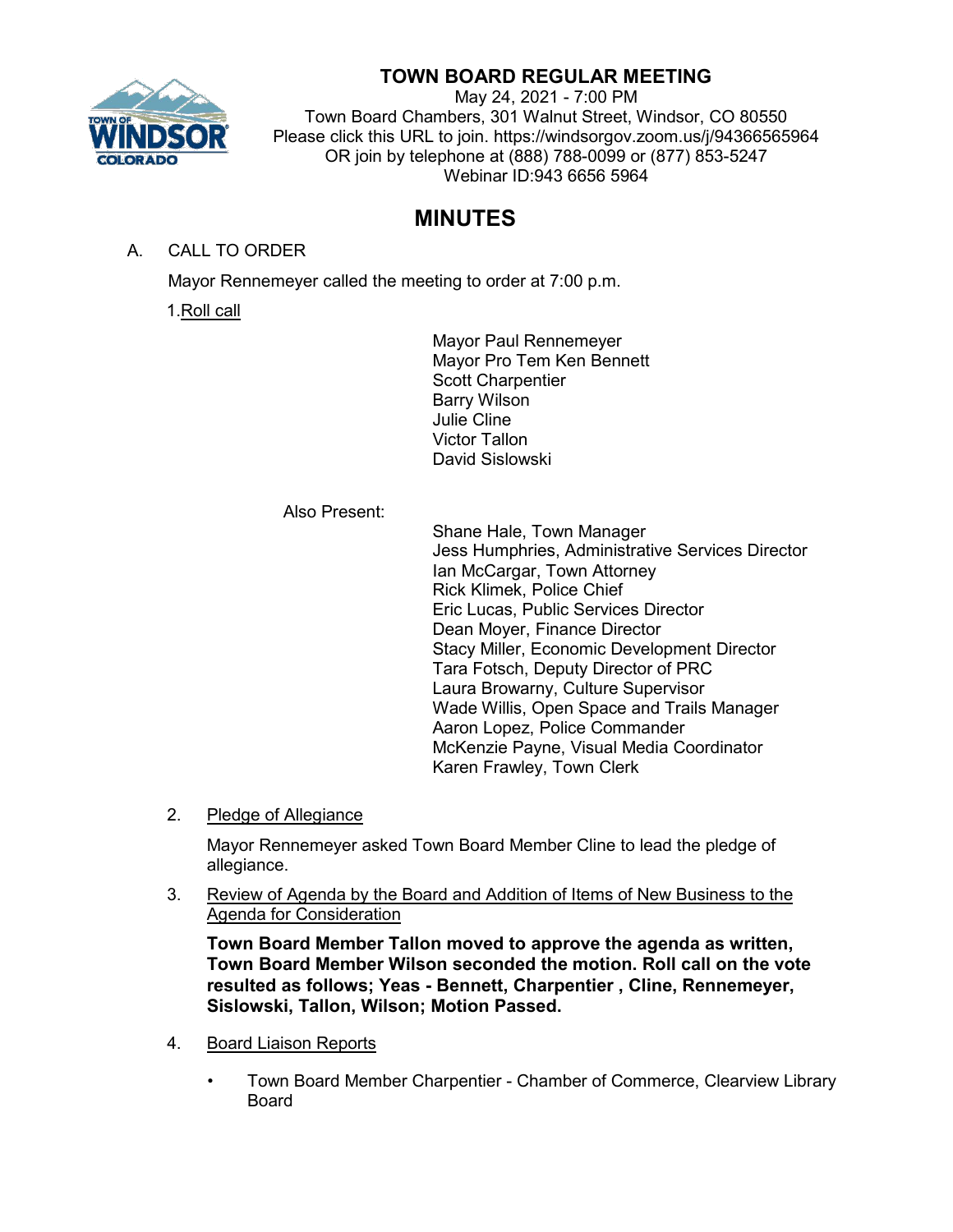Town Board Member Charpentier reported that there is no report as neither board has met since the last provided update.

- Town Board Member Wilson Planning Commission, Larimer County Behavioral Health Policy Council Town Board Member Wilson reported that there is no report as neither board has met since the last provided update.
- Mayor Pro Tem Bennett Water and Sewer Board, 34, and I-25 Coalition's

Mayor Pro Tem Bennett reported that there is no report as neither board has met since the last provided update.

• Town Board Member Cline – Tree Board, Poudre River Trail Corridor Authority, Historic Preservation Commission

Town Board Member Cline reported that the Tree Board will meet tomorrow and complete the review of the tree health at Eastman Park. The Tree Board also recognized the poster winners last week at Main Park.

Town Board Member Cline reported that the Historic Preservation Commission on May 12th went on a tour of Downtown Windsor as a preview before it is released to the public.

Town Board Member Cline reported that the Poudre River Trail Corridor Authority has not met but will have an opening for the Weld County position due to a resignation as of June 1st.

• Town Board Member Tallon - Parks, Recreation and Culture Advisory Board, Great Western Trail Authority

Town Board Member Tallon reported that there is no report as neither board has met since the last provided update.

• Town Board Member Sislowski - Windsor Housing Authority, Windsor Severance Fire District

Town Board Member Sislowski reported that the Fire District met and released the monthly report for responses year to date with a total of eighthundred and three responses. The bulk of the responses were rescue emergency calls. Fire Personnel Brian Pegg received professional credentialing from the Center of Public Safety Excellence. There are only fivehundred and fifty-five individuals who are certified with this credentialing worldwide, there are three others in the Windsor Severance district that hold the designation. There we also promotions of Jordan Spight and Brent Jungemann to the rank of Lieutenant; Ben Guffey and Brain Pegg to the rank of Engineer and firefighters Cara Dunsmoor, Travis Grenz, and Zane Boren from part-time firefighters to full-time firefighters. There was a welcome to newly-hired Battalion Chief Travis Chapman as well. Saturday, June 12th at 9 a.m. is the station 4 ground breaking and at 10 a.m. to 2 p.m. is the open house at station 1. The board voted to revoke the emergency ordinance they adopted in April of 2020. The district has entered into an IGA with Larimer County for the collection of fire impact fees related to development in the unincorporated areas of the district and will seek to do the same in Weld County as well.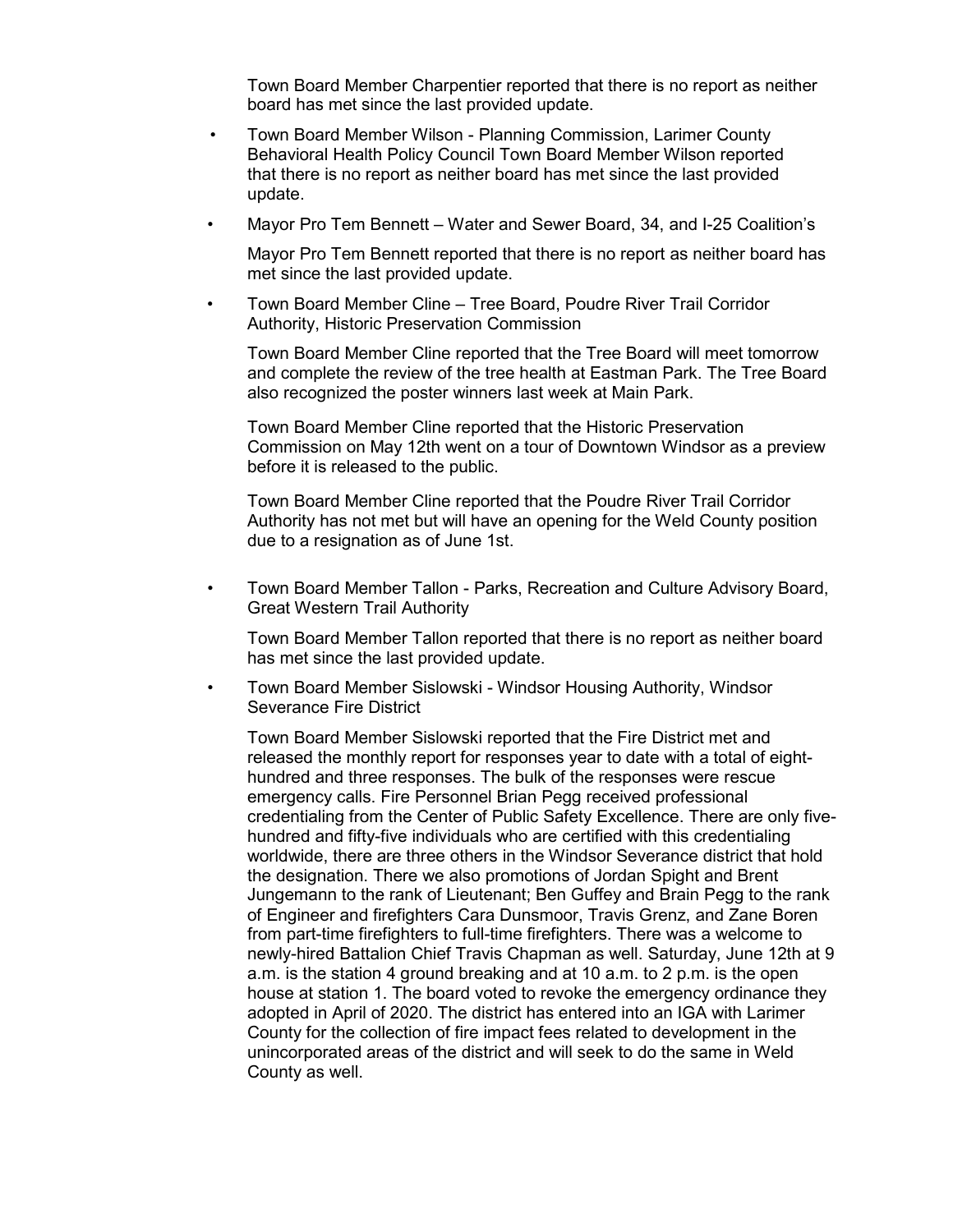Town Board Member Sislowski reported that the Windsor Housing Authority reported that the Golden Meadow's project did not receive approval by CHAFA but was described as a very excellent proposal and encouraged to reapply in the near future. Larimer Housing Authority indicated they have several projects that have taken two or three times before they would finally receive approval. There are no significant maintenance issues with any of the facilities but do have some other hardware that has to be maintained. There was a discussion about Governors Farm being an affordable housing property that was done under the agricultural department with a loan and the current owners have asked about paying off the loan. There is some concern that if they do, it will no longer be restricted in terms of rents and affordable housing. The Housing Authority is getting involved with that about what can be done. The Housing Authority have revised and updated their website, they are asking the public for feedback on the update in an effort to make it more user friendly.

• Mayor Rennemeyer - Downtown Development Authority, North Front Range MPO

Mayor Rennemeyer reported that there is no report from the North Front Range MPO as it has not met since the last provided update.

Mayor Rennemeyer reported that the Downtown Development Authority reported on the Entertainment District behind the Tavern that has been under study including the surrounding neighbors regarding noise and other concerns. The Authority was presented with a flyover of what it could look like with a stage and seating set up. The Authority also reported that one of the Town's former staff from the Planning Department, Josh Olhava has accepted the role as the Director of the Downtown Development Authority and will be replacing Matt Ashby as the Director in mid-June.

### 5. Public Invited to be Heard

Mayor Rennemeyer opened the meeting up for public comment.

Jay Mendoza, Business Relationship Director with Poudre Valley REA addressed the Board to introduce himself as he is new to the position.

### B. CONSENT CALENDAR

- 1. Minutes of the May 10, 2021 Town Board Meeting K. Frawley, Town Clerk
- 2. Resolution 2021 28 A Resolution Approving and Adopting the May 14, 2021, Intergovernmental Agreement Regarding 7th Street Pedestrian Bridge Construction, Maintenance and Right-of-Way Encroachment Between and Among the Town of Windsor, The Poudre Tech Metropolitan District, and the Raindance Metropolitan District No. 1 - O. Herrera, Deputy Director of Engineering The Town has partnered with the Poudre Tech and Raindance Metro Districts to design and build a pedestrian bridge over 7th Street east of where Hilltop Dr. would intersect 7th Street at the top of the hill. Installation of the bridge will eventually open up trail connectivity to several subdivisions in south Windsor to the regional trail along 7th Street and several trails in Water Valley.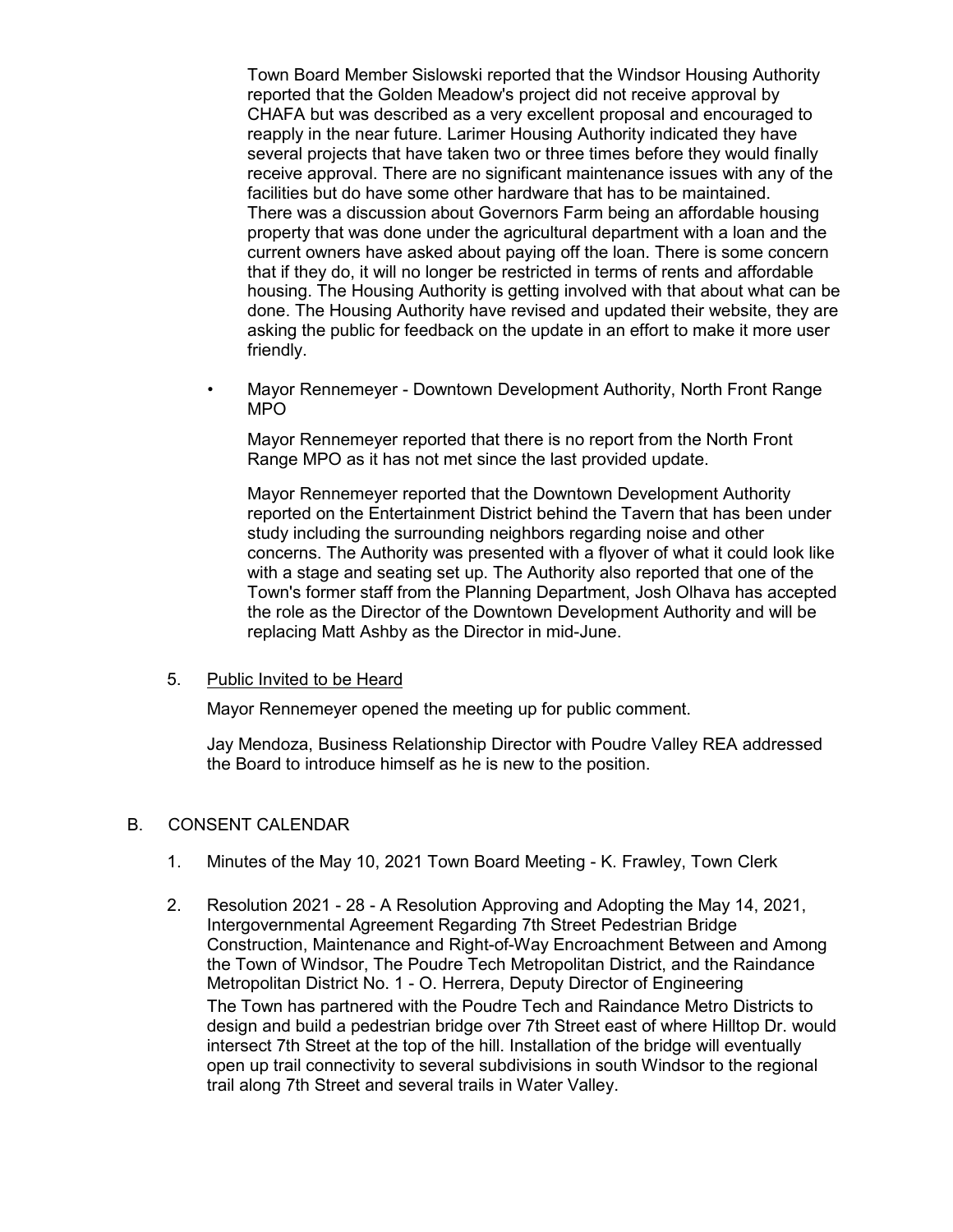3. Intergovernmental Agreement with the Cities of Loveland and Fort Collins for the use of the Northern Colorado Law Enforcement Training Center - R. Klimek, Police Chief

The cities of Loveland and Fort Collins entered into a mutual partnership to construct a comprehensive, state-of-the-art public safety training facility near the Northern Colorado Regional Airport in Loveland. The facility opened in early 2021 and other regional partners have been invited to use the facility.

## **Town Board Member Tallon moved to approve the consent calendar, Town Board Member Wilson seconded the motion. Roll call on the vote resulted as follows; Yeas - Bennett, Charpentier , Cline, Rennemeyer, Sislowski, Tallon, Wilson; Motion Passed.**

## C. BOARD ACTION

1. Ordinance 2021 - 1624 An Ordinance Establishing the Town of Windsor Community Art Program, Establishing the Windsor Arts Commission, and Adopting the Town of Windsor Community Art Policy

In late 2019, the Town adopted a new Public Art Master Plan created with the objective of identifying specific sites for public art, informing the creation of necessary policies and governing bodies, and formalizing guiding principles for the selection of artworks. Subsequently, staff and Town Board have reviewed and discussed the proposed ordinance and guiding policies over two recent work sessions, which have resulted in the ordinance before you tonight.

The proposed Town Ordinance 2021-1624 will establish the Windsor Community Art Program and establish the Windsor Arts Commission as the administrating body of the Community Art Program. The ordinance will also adopt the Windsor community Art Policy, which can be found as Appendix A following the ordinance.

Included in the ordinance are a description of the types of Town Board appropriations that could be set aside to fund Community Art. These funds will be paid into the Community Art Reserve Account, which is established in Sec. 12-10- 40 of the ordinance. The Community Art Reserve Account will be credited with all Board allocations, donations, grants, and other contributions and will be used exclusively for expenses related to Community Art.

Sec. 12-10-50 describes the establishment of the Windsor Arts Commission to administer the Community Art Program. It lays out the structure of the commission and the requirements and expectations for commission members, both voting and non-voting. Sec. 12-10-60 outlines administration of the Community Art Program and states that the Parks, Recreation, and Culture Department will provide

administrative assistance to the Commission.

A final version of the Windsor Community Art Policy is included as Appendix A of the ordinance. This policy has been revised and finalized by a team from the Parks, Recreation, and Culture Department with guidance from the Town Board and Town Attorney.

Per Ms. Browarny, this ordinance would approve the Community Art Policy which is the same policy that the Board has previously reviewed with a few minor edits. Under the suggestion of the Town Attorney, staff googled WINPAC and found a lot of other political action committees that may present an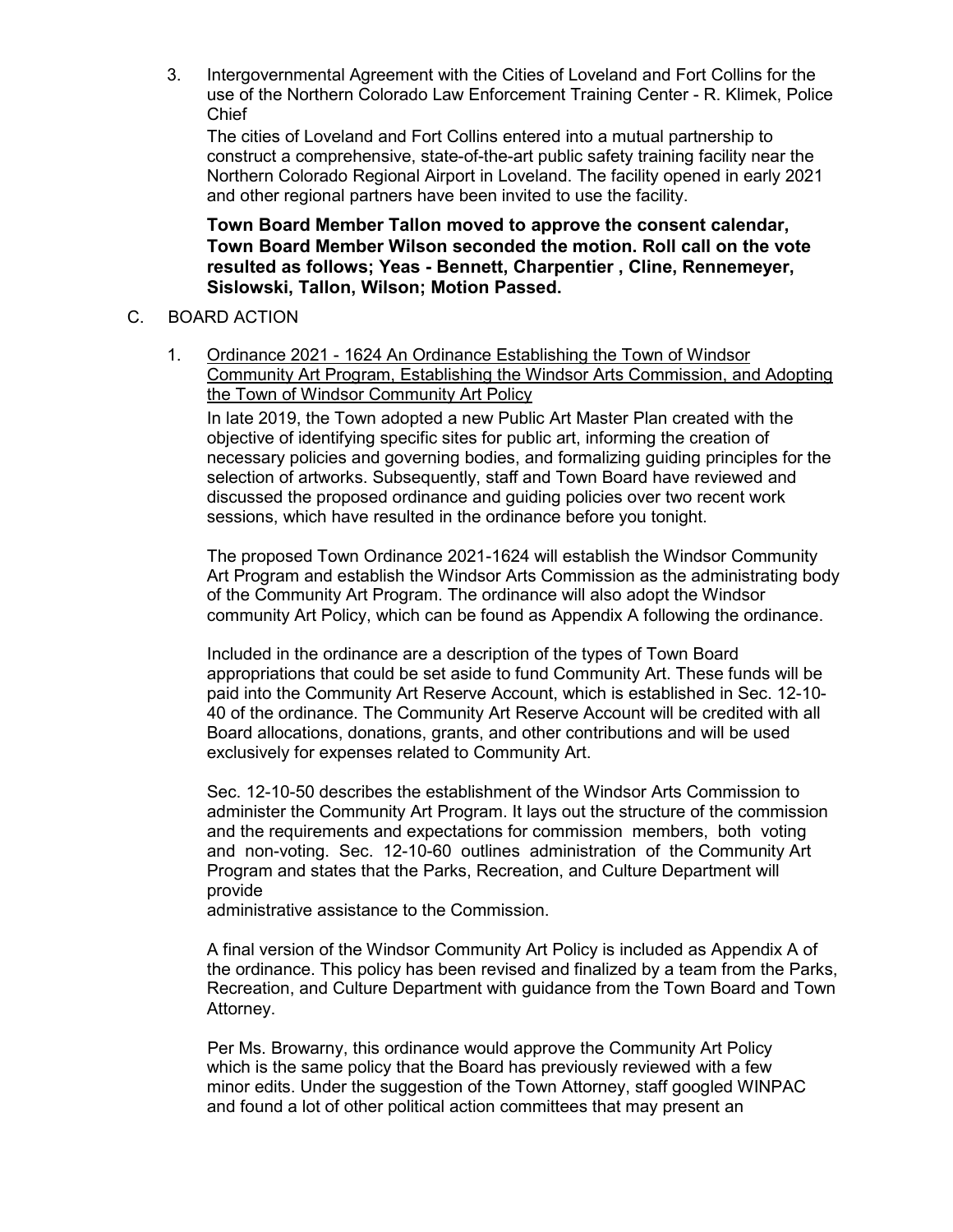undesirable connection to the Town's public art. So the change was made to change the name from WINPAC to the Windsor Arts Commission which was a better fit to include other types of public art such as performing arts. Staff also decided to use the term community art rather than public art because it sets us apart from all the other public art programs in the State but also makes a strong connection back to the Parks, Rec and Culture to build community connection.

**Mayor Pro Tem Bennett moved to approve ordinance number 2021-1624, Town Board Member Wilson seconded the motion. Roll call on the vote resulted as follows; Yeas - Bennett, Charpentier , Cline, Rennemeyer, Sislowski, Tallon, Wilson; Motion Passed.**

### 2. Eastman Park NISP Intergovernmental Agreement

As discussed at the May 10th work session, in 2017 staff was approached by Northern Water looking for properties that could be utilized to meet their wetland mitigation requirements as part of the Northern Integrated Supply Project (NISP). Since adoption in 2015, the Eastman Park South plan called for creating wetlands along the river corridor. When approached by Northern Water, staff immediately identified this as a natural collaboration.

With the completion of Phase 1 of the Eastman River Experience Project and the design and permitting process underway for Phase 2, staff is presenting an IGA that we have developed with Northern Staff to dedicate approximately 9 acres on the south side of Eastman Park in exchange NISP will provide up to \$2,250,000 in funding for the design, wetlands and additional amenities within Phase 2.

Per Mr. Willis, nothing has changed since the presentation to Town Board at the May 10th Work Session.

**Town Board Member Tallon moved to approve resolution number 2021-29, Mayor Pro Tem Bennett seconded the motion. Roll call on the vote resulted as follows; Yeas - Bennett, Charpentier , Cline, Rennemeyer, Sislowski, Tallon, Wilson; Motion Passed.**

3. Resolution 2021-30 approving the FCT Assembly Incentive Agreement Economic Development staff began meeting with representatives from Florida CirTech about FCT Assembly in November of 2020. Florida CirTech is a local advanced manufacturing and materials company with offices in Fort Collins and Greeley and have several divisions within the organization. Florida CirTech was founded in 1991 in Florida, USA by Mike Scimeca. The company began as a developer and manufacturer of proprietary chemicals for the electronics assembly and printed circuit board fabrication industries.

For their Windsor location they are looking to expand their solder paste manufacturing line called FCT Assembly, and have identified some space in the new building at 7345 Greendale Road. They are looking at doing a tenant finish for unit 3, almost 10k sq. ft. of space. They will be relocating 20 employees to the site, 10 from Fort Collins office and 10 from the Greeley office and adding 10 more in the first five years. The existing jobs are not included in the Economic Impact Analysis and both communities have been notified about the possible relocation of jobs from their community.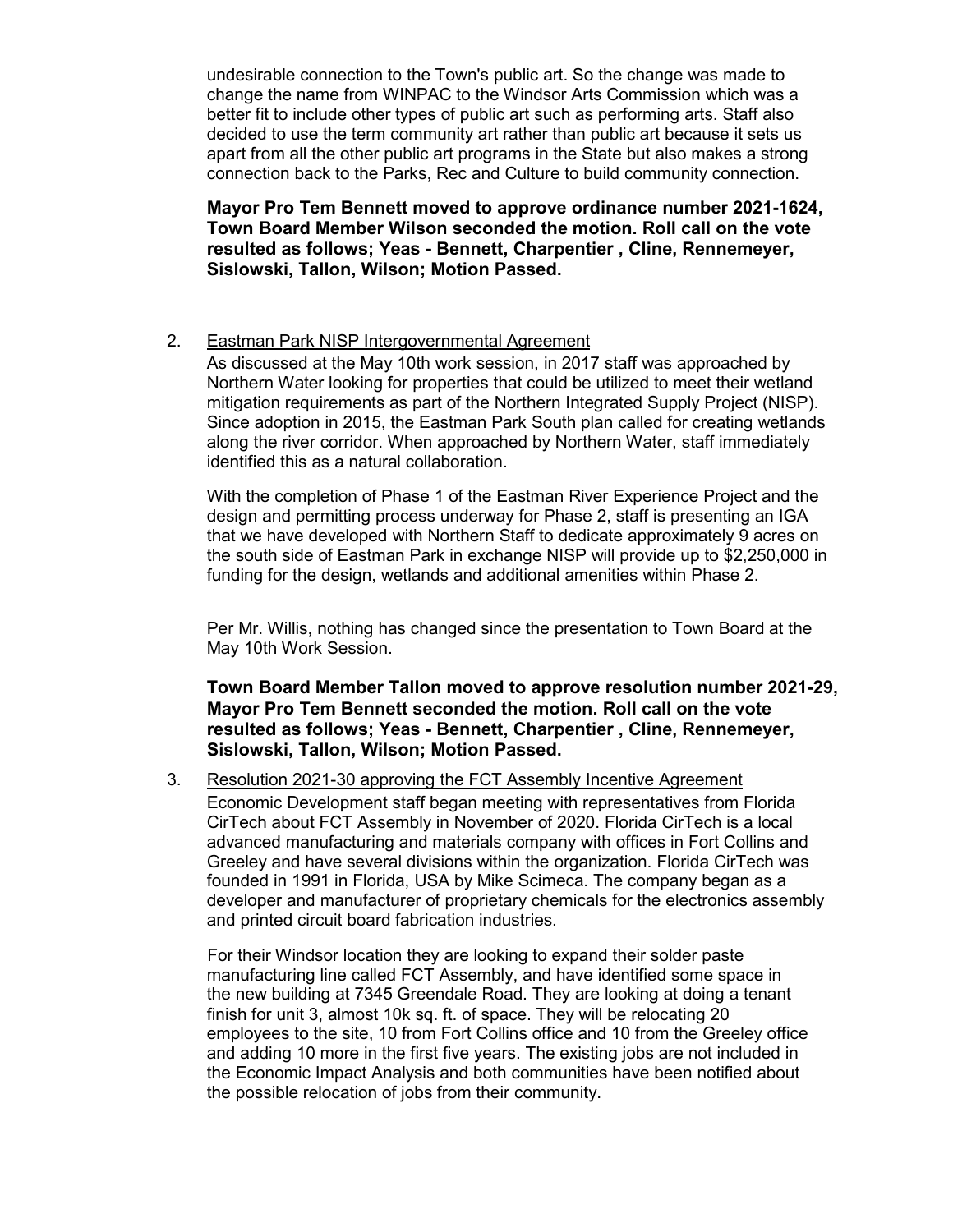**Below is a project review:** FCT Assembly New Development Project

Total Initial Project Investment: Land \$825,000.00

Equipment \$150,000.00 Building Size 9,568 sq. ft. **Total building project cost \$975,000.00**

10 year net fiscal economic impact \$126,338.00 (Includes personal property tax) Average employee Salary \$60,000.00 Relocated jobs (not included in estimates) 20 New Full time jobs (3 immediate rest 3-5 years) 10

**Town Board Member Tallon moved to approve resolution number 2021-30, Town Board Member Wilson seconded the motion. Roll call on the vote resulted as follows; Yeas - Bennett, Charpentier , Cline, Rennemeyer, Sislowski, Tallon, Wilson; Motion Passed.**

## D. COMMUNICATIONS

1. Communications from Town Attorney

Per Mr. McCargar, no communications.

- 2. Communications from Town Staff
	- a. Windsor Police Department April 2021 Statistical Report
	- b. Financial Report February 2021

Per Mr. Lucas, Fort Collins over the weekend had eight river rescues and Windsor had one today upstream of the Riverwalk at Eastman Park. Just a reminder if you are using the river to not cross the low head dams, they are very dangerous and can kill you. If you are choosing to get on the river and use it, please wear a life jacket and know before you go.

Per Ms. Fotsch, staff followed up with Mr. Knowles who addressed the Board at the last meeting regarding his concerns with the playground equipment at Main Park. Staff did do an inspection and everything was tightened and maintenance was performed.

Per Mr. Moyer, in the packet is the Financial Report for February and we are up twelve-percent over last February. The Construction Use fund is at the end of February at fifty-one percent of annual collection. Property tax through February, the Town has not collected any yet, but by the end of April we should be back to normal.

Per Ms. Miller, a link to a free webinar was sent out to the Board for this Wednesday at 10:30 a.m. regarding retail and restaurant trends.